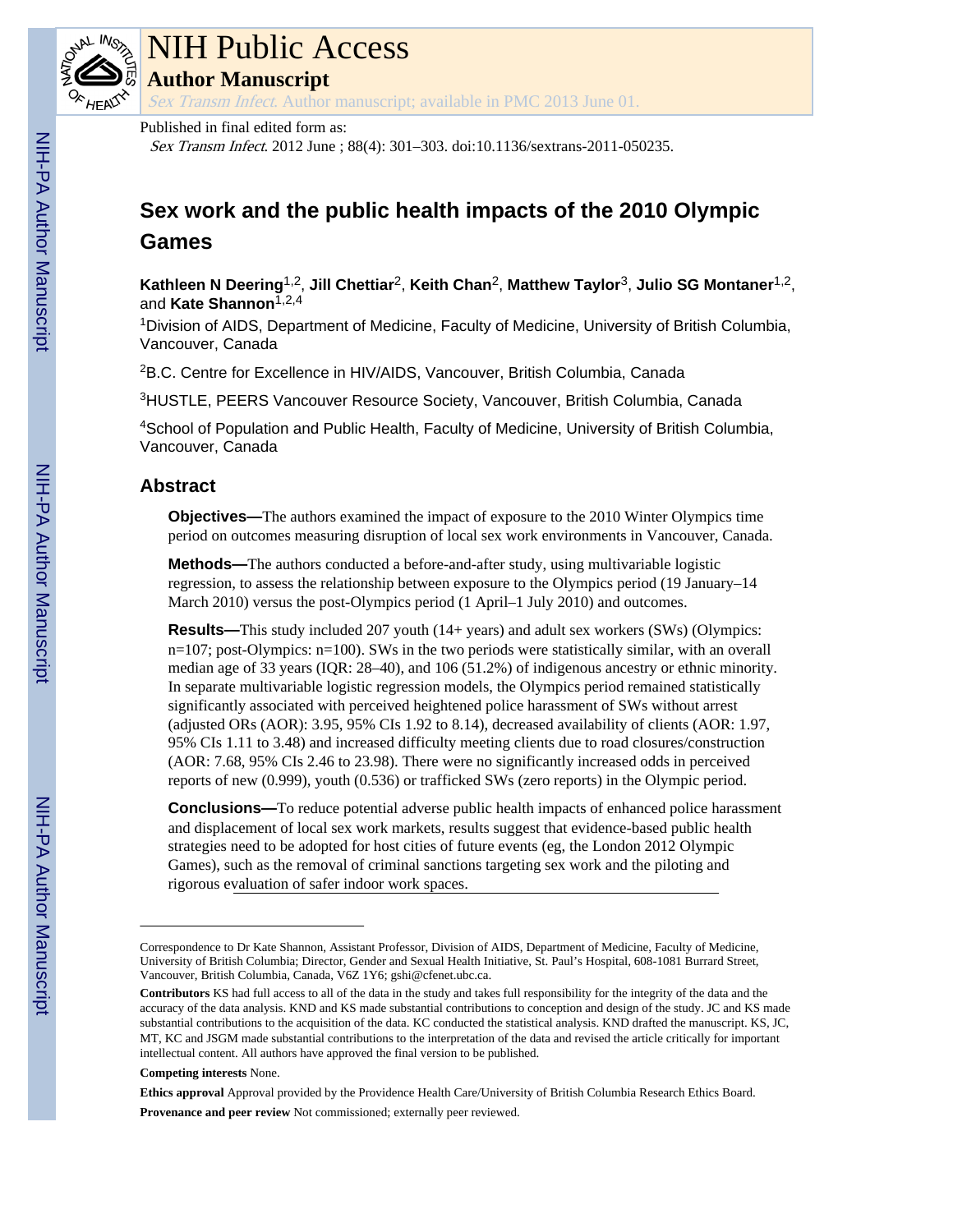#### **INTRODUCTION**

The 2010 Winter Olympic Games in Vancouver, Canada, generated substantial international media attention regarding concerns of intensified human trafficking, supply and demand for paid sex,12 and risks for HIV/sexually transmitted infections (STIs), which are known to be largely concentrated among the street-based sex work market.<sup>3</sup> Similar reports were made during the FIFA World Cup events in Germany (2006) and South Africa (2010),<sup>4</sup> and for the upcoming 2012 Olympics in the UK.<sup>5</sup> Against these growing concerns, evidence suggests significant potential for disruption of more visible street-based sex work environments due to event-related construction and road closures, <sup>6</sup> as well as municipal 'clean up' efforts in response to international scrutiny. In Vancouver, an estimated security budget of \$900 million and an infiux of federal/regional law enforcement officers generated further concerns regarding enhanced police crackdowns and potential human rights violations.<sup>7</sup> The main objective of this analysis was to examine the potential public health impacts of the Olympics on disruption of local sex work environments in the context of HIV/STI risk in Vancouver.

#### **METHODS**

Using time–location sampling, women (including transgendered) who exchanged sex for money within the last 30 days (sex workers (SWs)) were recruited through outreach to outdoor sex work locations (ie, streets), as previously,  $3$  and indoor sex work venues (ie, massage parlours). The study holds ethical approval through Providence Health Care/ University of British Columbia Research Ethics Board. SWs completed informed consent and a brief interviewer-administered cross-sectional screening questionnaire (part of enrolment to a longitudinal cohort, An Evaluation of Sex Workers' Health Access) on sociodemographics (eg, age, ethnicity), sex work patterns (eg, clients/week) and work environment (eg, solicitation spaces, geographic neighbourhoods). The main exposure variable was the 2010 Winter Olympic Games time period. The Olympics took place from 12 to 28 February 2010, with pre-events, heightened security and road closures beginning in January. Time period 1, constituting the period immediately before and during the Olympics ('Olympics period'), was therefore defined as 19 January–14 March 2010 and time period 2 ('Post-Olympics period') was defined as 1 April–13 July 2010. The 2-week gap from 15 March to 31 March 2010 was dropped to better capture the period when city-wide changes occurred.

The relationships between the Olympics period and multiple outcomes were examined. Outcomes measured experiences with police, construction, traffic/road closures and other disruption of sex work (eg, ability to meet clients). Using multivariable logistic regression, we fitted separate confounder models for the relationship between our exposure variable (Olympics period) and outcomes. Details on model fitting are provided in table 1.

#### **RESULTS**

Between January and July 2010, 207 SWs were interviewed (n=107 in the Olympics period; n=100 in the post-Olympics period). The two groups had statistically similar age and ethnicity. The overall median age was 33 years (IQR: 28–40 years), with 101 (48.8%) Caucasian/white SWs and 106 (51.2%) indigenous/ethnic minority SWs. In addition to outdoor/public places (82.5%), SWs worked in a range of indoor venues, including: 54 (26.2%) indoor managed brothels (eg, massage parlours, beauty establishments; microbrothels); 65 (31.6%) home; and 33 (16.0%) entertainment industry (eg, exotic dance clubs, escort agencies). In the Olympics period compared with the post-Olympics period, we found no statistically significant difference in reporting of an infiux in the numbers of SWs within

Sex Transm Infect. Author manuscript; available in PMC 2013 June 01.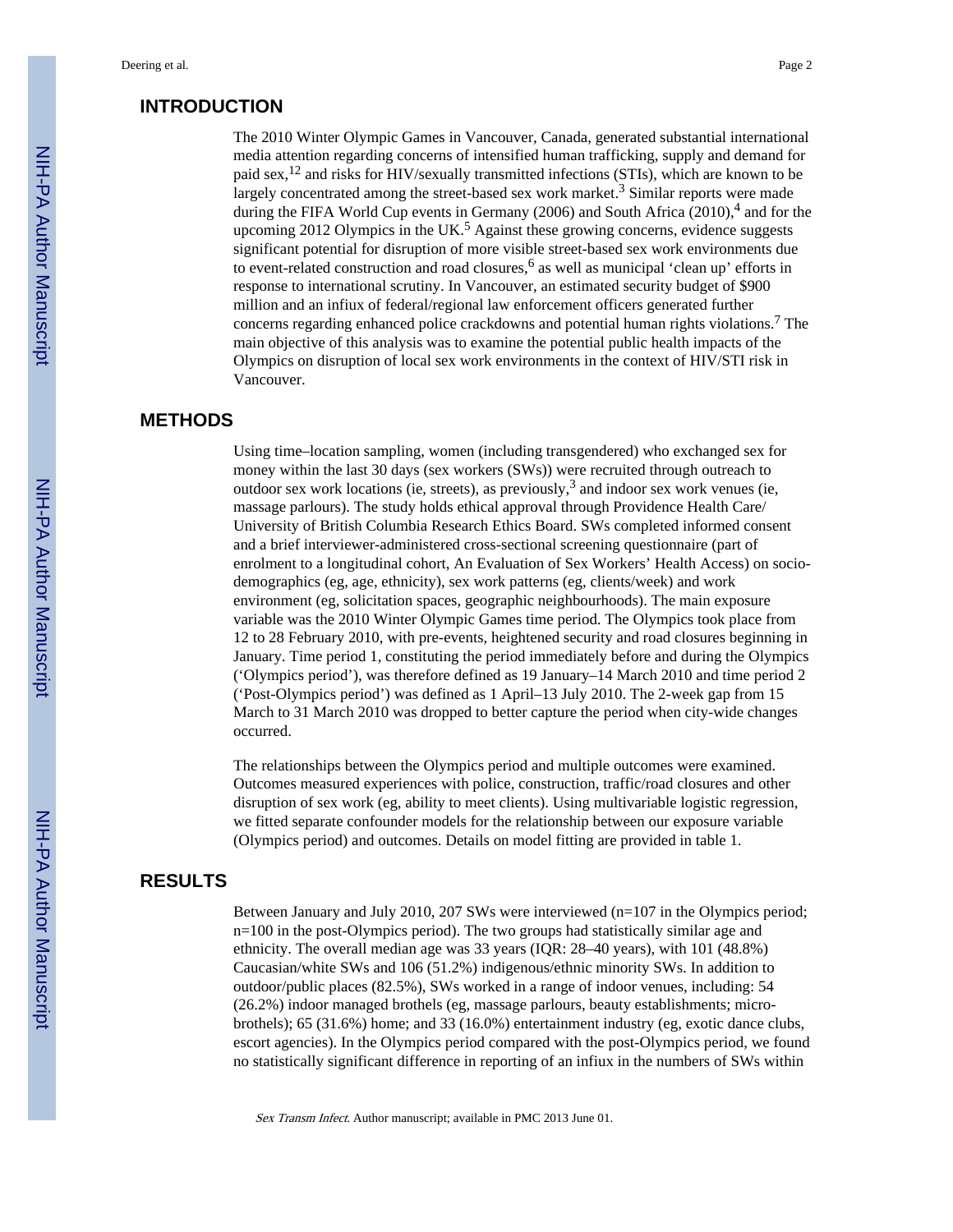the neighbourhood of recruitment  $(p=0.183)$ , from other neighbourhoods in the city  $(p=0.165)$  or outside Vancouver  $(p=0.399)$ . Similarly, we found no statistically significant difference in reporting of a perceived increase in the number of new sex work initiates overall ( $p=0.999$ ) nor underage youth (<19 years of age) ( $p=0.536$ ). Finally, there were no reports of perceptions of women being trafficked/sold into sex work in either period.

Table 1 presents changes in disruption of sex work environments in the Olympics period compared with post-Olympics period. In separate multivariable confounder models, the Olympics period remained statistically significantly associated with perceived heightened police harassment of SWs without arrest (adjusted OR; AOR: 3.95, 95% CIs 1.92 to 8.14), decreased availability of clients (AOR: 1.97, 95% CIs 1.11 to 3.48), as well as increased difficulty hooking up with clients due to road closures/construction (AOR: 7.68, 95% CIs 2.46 to 23.98) and due to reduced availability of clients (AOR: 3.59, 95% CIs 1.79 to 7.19).

#### **DISCUSSION**

Despite sensationalised media coverage leading up to the 2010 Winter Olympics in Vancouver,12 this study found no statistically significant reports of increases in the supply of SWs during the Olympics period nor reports of women being trafficked/sold into sex work in either time period. Instead, there was a statistically significant reduction in the availability of clients in the Olympics period. This may be explained by our results suggesting a scaleup of police harassment and enhanced difficulties meeting clients due to construction and road closures in the Olympics period. SWs working along a major artery (and main alternate to the TransCanada highway) running from outlying communities into the City of Vancouver also experienced significantly higher police harassment without arrest (results not shown). While coordinated local enforcement efforts within the inner city core likely curtailed enhanced police enforcement of marginalised, street-based populations during the Olympics period, these results suggest increased police harassment elsewhere. Police harassment/crackdowns can displace outdoor sex work markets to more isolated spaces away from health and support services and increase risks of violence and transmission of HIV/STIs.<sup>389</sup>

The study outcomes measured SWs' perceived changes in the supply/demand of sex work and all changes may not have been captured. Since our study began in January 2010, we were unable to compare our two time periods with one prior to January 2010 to assess trends over a longer period. However, our method has been used successfully previously to examine changes over two time periods.<sup>10</sup> As previously,<sup>10</sup> to address potential limitations of comparing two samples in different time periods, we adjusted for factors that could have caused bias (eg, type/geographic location of solicitation spaces). Our sample was not random or population-based, and may not be representative of all SWs in Vancouver. Time– location sampling is considered the best method of recruitment for mobile/hidden populations.

Given growing evidence of the adverse public health impacts of criminalisation and enforcement on the displacement of SWs to isolated spaces as well as heightened violence and HIV/STI risks, these data provide important lessons for other cities planning to host large-scale sporting events, such as the London 2012 Games.

#### **Acknowledgments**

We thank Peter Vann, Calvin Lai and Ofer Amram for their research and administrative support, and our community partners and advisory board members for their ongoing feedback and expertise. We also thank the research staff at AESHA for their dedicated work, and in particular Lindsey Jer, Julia Homer, Jessica Xi Jia, Allison Hibbert and Alex Scott.

Sex Transm Infect. Author manuscript; available in PMC 2013 June 01.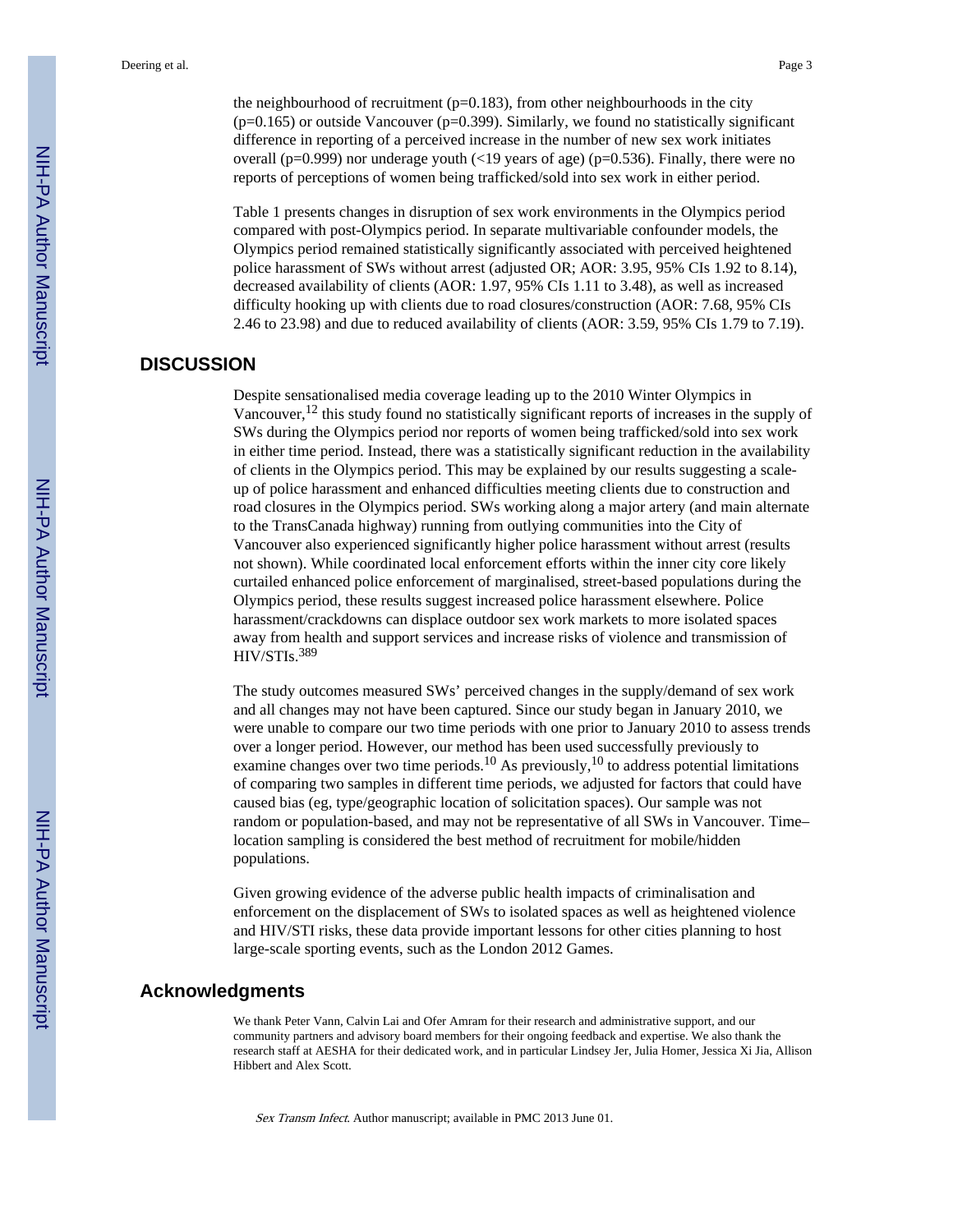**Funding** The funding agencies played no role in the analyses and the paper does not necessarily reflect the position of the funding agencies. This research was funded by a CIHR (HHP-98835) and NIH operating grants (1R01DA028648-01A1). KND is supported by a Canadian Institutes of Health Research Postdoctoral Research Award (Bisby Award) and a Michael Smith Foundation for Health Research (MSFHR) Postdoctoral Research Award; JSGM is supported by the Ministry of Health, from the Province of British Columbia; through a Knowledge Translation Award from the Canadian Institutes of Health Research (CIHR); and through an Avant-Garde Award (No 1DP1DA026182-01) from the National Institute on Drug Abuse, at the US National Institutes of Health. KS is supported by NIH (1R01DA028648-01A1), a CIHR New Investigator Award and Peter Lougheed Award, and a MSFHR Scholar Award.

#### **References**

- 1. Vancouver Olympics get an 'F' for failing to curb sex trafficking. Ottawa Citizen; 2010. <http://womenagainstslavery.blogspot.com/2010/02/vancouver-olympics-get-f-for-failing-to.html>
- 2. Vancouver sex trade expects to boom during Olympics. The Vancouver Sun; 2010. [http://www.vancouversun.com/sports/2010wintergames/Vancouver+trade+expects+boom+during](http://www.vancouversun.com/sports/2010wintergames/Vancouver+trade+expects+boom+during+Olympics/2504461/story.html) [+Olympics/2504461/story.html](http://www.vancouversun.com/sports/2010wintergames/Vancouver+trade+expects+boom+during+Olympics/2504461/story.html)
- 3. Shannon K, Kerr T, Strathdee SA, et al. Structural and environmental barriers to condom use negotiation with clients among female sex workers: implications for HIV prevention strategies and policy. Am J Pub Health. 2009; 99:659–65. [PubMed: 19197086]
- 4. Delva W, Richter M, De Koker P, et al. Sex work during the 2010 FIFA World Cup: results from a three-wave cross-sectional survey. PLoS One. 2011; 6:e28363. [PubMed: 22163298]
- 5. 2012 Games sex trafficking fears. BBC News; 2007. [http://news.bbc.co.uk/2/hi/uk\\_news/politics/6483407.stm](http://news.bbc.co.uk/2/hi/uk_news/politics/6483407.stm)
- 6. The Impacts of the Sydney Olympic Games on Housing Rights: Background Paper. Geneva, Switzerland: Centre on Housing Rights and Evictions; 2007. [http://www.cohre.org/store/attachments/Sydney\\_background\\_paper.pdf](http://www.cohre.org/store/attachments/Sydney_background_paper.pdf)
- 7. Human Trafficking, Sex Work Safety and the 2010 Games: Assessments and Recommendations. Vancouver, Canada: Sex Industry Worker Safety Action Group; 2009.
- 8. Shannon K, Rusch M, Shoveller J, et al. Mapping violence and policing as an environmentalstructural barrier to health service and syringe availability among substance-using women in streetlevel sex work. Int J Drug Policy. 2008; 19:140–7. [PubMed: 18207725]
- 9. Blankenship KM, Koester S. Criminal law, policing policy, and HIV risk in female street sex workers and injection drug users. J Law Med Ethics. 2002; 30:548–59. [PubMed: 12561263]
- 10. Kerr T, Stoltz J-A, Tyndall M, et al. Impact of a medically supervised safer injection facility on community drug use patterns: a before and after study. BMJ. 2006; 332:220–2. [PubMed: 16439401]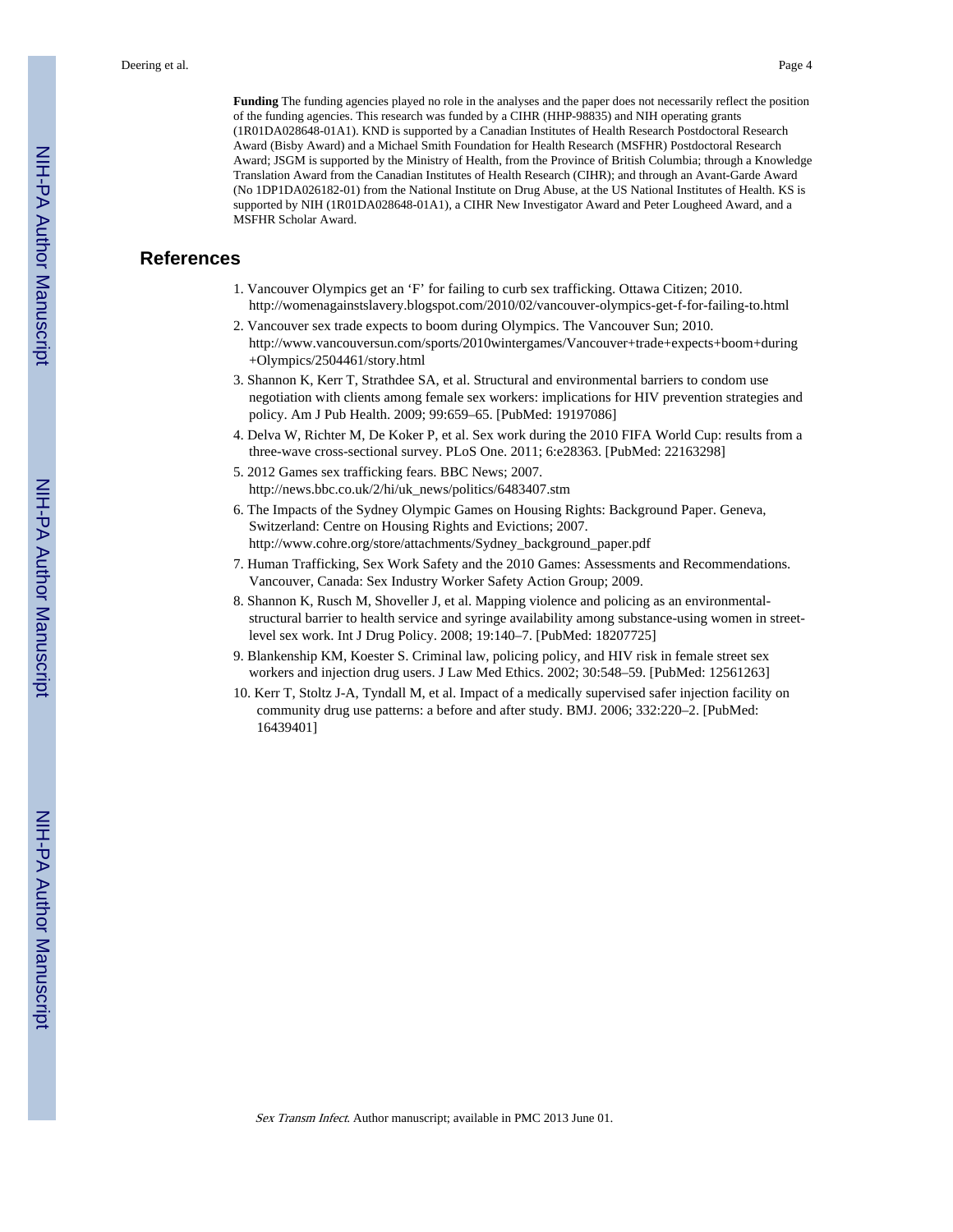#### **Key messages**

- **•** There is a dearth of relevant scientific data examining the impact of large-scale sporting events on vulnerable populations such as sex workers.
- **•** There was no evidence in this study to support concerns of an influx of sex workers or reports of trafficking of women and girls.
- **•** To reduce potential adverse impacts from displacement of local sex work markets, evidence-based public health strategies should be adopted for host cities of future events.
- **•** The removal of criminal sanctions targeting sex work and the piloting and rigorous evaluation of safer indoor sex work spaces should be considered.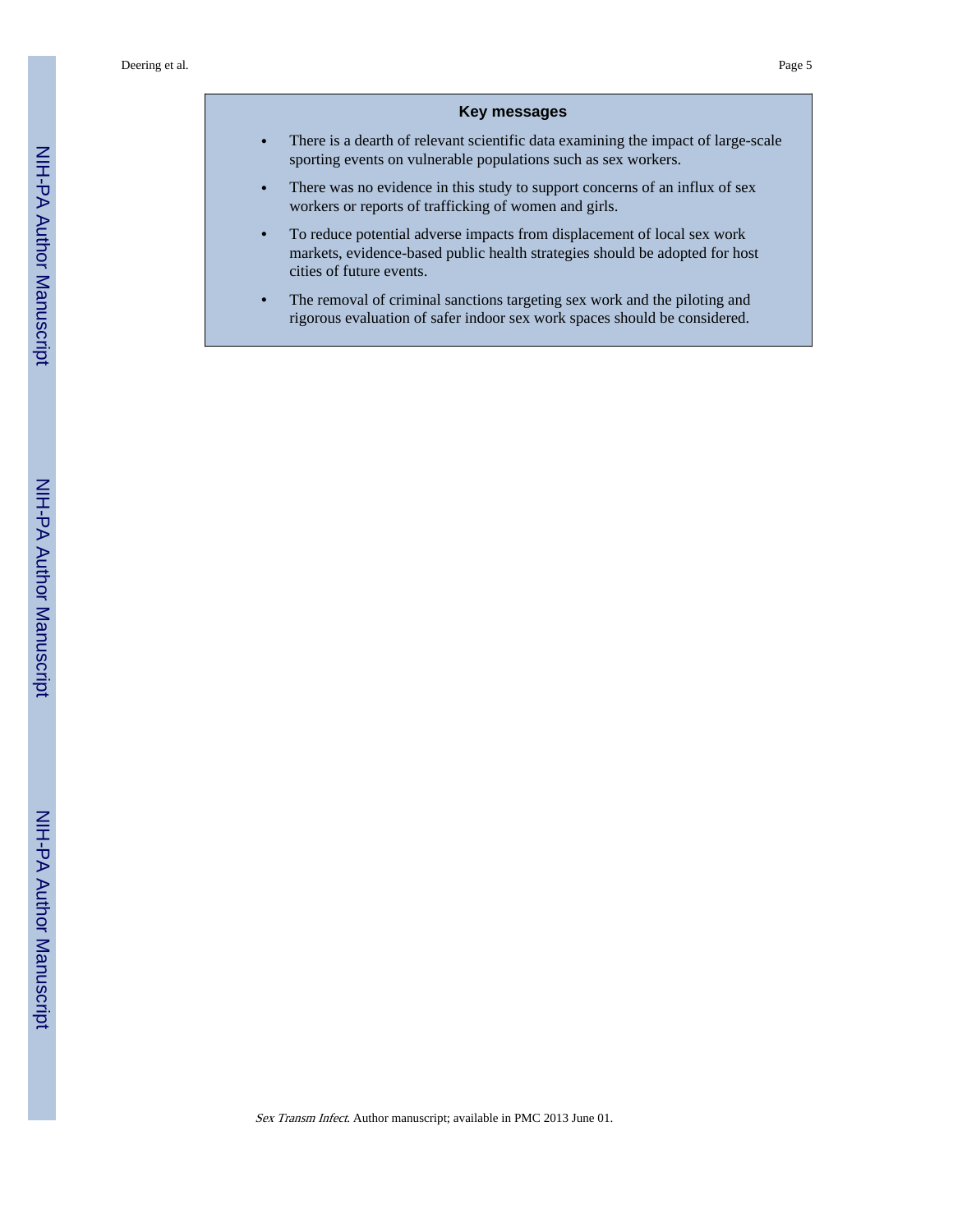|                                                                                            | Valid n | Overall $(n=207)$ , n<br>(96) | Period 1: Olympics<br>period (n=107), n<br>$(°_0)$ | Olympics period<br>Period 2: post-<br>$(n=100)$ , n $(%$ | Multivariable OR (95%<br>Cls)                           | p Value |
|--------------------------------------------------------------------------------------------|---------|-------------------------------|----------------------------------------------------|----------------------------------------------------------|---------------------------------------------------------|---------|
| Heightened police harassment without arresty <sup>7</sup>                                  | 202     | 85 (42.1%)                    | 55 (51.4%)                                         | 30 (31.6%)                                               | 3.95 (1.92 to 8.14) <sup><math>#</math></sup>           | 0.001   |
| Heightened police arrests of clients                                                       | 202     | 14 (6.9%)                     | $10\ (9.3)$                                        | $4(3.2)$                                                 | SN                                                      |         |
| Heightened police arrest of sex workers                                                    | 202     | $12(5.9\%)$                   | $6(5.6\%)$                                         | 6(6.3%)                                                  | <b>NS</b>                                               |         |
| Decrease in the numbers of clients available                                               | 200     | 91 (45.5%)                    | 56 (53.8%)                                         | 35 (36.5%)                                               | 1.97 (1.11 to $3.48$ ) <sup><math>\ddagger</math></sup> | 0.020   |
| Difficulty hooking up with clients due to road closures/construction                       | 200     | 26 (13.0%)                    | $22(21.4\%)$                                       | $4(4.1\%)$                                               | 7.68 $(2.46 \text{ to } 23.98)^{\text{*}}$              | 0.001   |
| Difficulty hooking up with clients due to a decrease in clients<br>available               | 200     | 56 (28.0%)                    | 39 (37.9%)                                         | 17 (17.5%)                                               | $3.59(1.79 \text{ to } 7.19)^{\frac{4}{4}}$             | 0.001   |
| Difficulty hooking up with clients due to increases in police<br>surveillance              | 200     | 56 (28.0%)                    | 36 (35.0%)                                         | 20 (20.6%)                                               | SN                                                      |         |
| Difficulty hooking up with clients due to increases in police raids/<br>crackdowns/arrests | 200     | 20 (10.0%)                    | 14 (13.6%)                                         | $6(6.2\%)$                                               | SN                                                      |         |
| Difficulty hooking up with clients due to increases in the numbers<br>of workers           | 200     | 38 (19.0%)                    | 22 (21.4%)                                         | 16 (16.5%)                                               | SN                                                      |         |
| Influx of sex workers                                                                      |         |                               |                                                    |                                                          |                                                         |         |
| Within this neighbourhood                                                                  | 202     | $15(7.4\%)$                   | $5(4.8\%)$                                         | 10 (10.2%)                                               |                                                         |         |
| From other Vancouver neighbourhoods                                                        | 202     | 42 (20.8%)                    | 26 (25.0%)                                         | 10 (10.2%)                                               |                                                         |         |
| From outside Vancouver                                                                     | 202     | 25 (12.4%)                    | 15 (14.4%)                                         | 16 (16.3%)                                               | <b>NS</b>                                               |         |
| Increase in new sex work initiates                                                         |         |                               |                                                    |                                                          |                                                         |         |
| Overall                                                                                    | 202     | 68 (33.7%)                    | 35 (33.7%)                                         | 33 (33.7%)                                               |                                                         |         |
| Underage youth (<19 years old)                                                             | 202     | 27 (13.4%)                    | 12 (11.5%)                                         | 15 (15.3%)                                               |                                                         |         |
| 20-25years old                                                                             | 202     | 35 (17.3%)                    | 15 (14.4%)                                         | 20 (20.4%)                                               |                                                         |         |
| $25+$ years old                                                                            | 202     | 36 (17.8%)                    | $16(15.4\%)$                                       | 20 (20.4%)                                               | <b>SN</b>                                               |         |

 ${\rm \acute{P}olice}$  stopping/following sex workers (and their clients) without arrest. Police stopping/following sex workers (and their clients) without arrest.

corridor); Difficulty hooking up with clients due to road closures/construction (sexual minority; work in the inner-city epicentre); and Difficulty hooking up with clients due to a decrease in clients available corridor); Difficulty hooking up with clients due to road closures/construction (sexual minority; work in the inner-city epicentre); and Difficulty hooking up with clients decrease in clients available transport route/commercial corridor; solicited in an indoor managed settings; solicited at home/in-call); Decrease in the numbers of clients available (work along the primary transport route/commercial transport route/commercial corridor; solicited in an indoor managed settings; solicited at home/in-call); Decrease in the numbers of clients available (work along the primary transport route/commercial  $\frac{1}{2}$  Adjusted for the following variables, in multivariable logistic regression analysis: Heightened police harassment without arrest (sexual minority, number of shifts per week; work along the primary  $^*$ Adjusted for the following variables, in multivariable logistic regression analysis: Heightened police harassment without arrest (sexual minority, number of shifts per week; work along the primary (work in the inner-city epicentre; solicit outdoors/in public spaces). (work in the inner-city epicentre; solicit outdoors/in public spaces).

Deering et al. Page 6

NIH-PA Author Manuscript NIH-PA Author Manuscript

> NIH-PA Author ManuscriptNIH-PA Author Manuscript

**Table 1**

Sex Transm Infect. Author manuscript; available in PMC 2013 June 01.